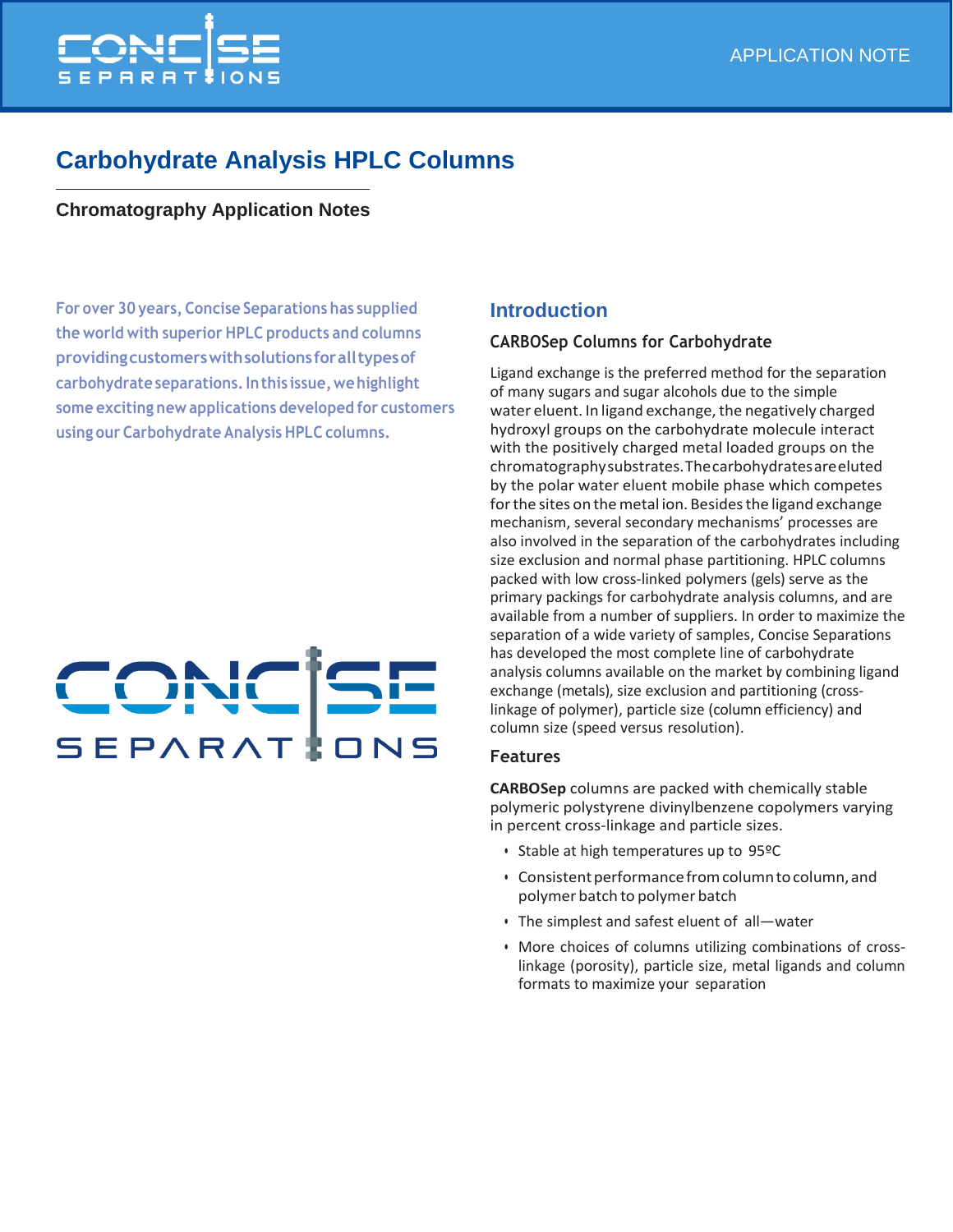## **The Concise Separations Difference**

**Table 1** illustrates the number of Concise Separations carbohydrate columns available to maximize your separation needs compared to the other leading companies in the industry. The chart does not include ion exclusion

columns (ligand in the hydrogen form). Please refer to the *Chromatography Application Notes—Organic Acids Analysis HPLC Columns* on organic acids analysis to see the Concise Separations difference for organic acids analysis columns.

#### Table 1. Column Comparison

| <b>CONCISE SEPARATIONS</b>                     | 4% XL | 6% XL | 7% XL    | 8% XL       | <b>COLUMN</b>      | <b>IONIC FORM</b>  | <b>PARTICLE</b> |
|------------------------------------------------|-------|-------|----------|-------------|--------------------|--------------------|-----------------|
|                                                |       |       |          |             | $SIZE$ (mm)        |                    | SIZE (µM)       |
| CarboSep CHO 411                               | X     |       |          |             | 300x7.8            | Sodium             | 20              |
| CarboSep CHO 682                               |       | X     |          |             | 300x7.8            | Lead               | $\overline{7}$  |
| CarboSep CHO 611                               |       | X     |          |             | 300x6.5            | Sodium             | 10              |
| CarboSep CHO 611OH                             |       | X     |          |             | 150x6.5            | Sodium             | 10              |
| CarboSep CHO 620                               |       | X     |          |             | 300x6.5            | Calcium            | 10              |
| CarboSep CHO 782                               |       |       | $\times$ |             | 300x7.8            | Lead               | $\overline{7}$  |
| CarboSep CHO 882                               |       |       |          | X           | 300x7.8            | Lead               | $\overline{7}$  |
| CarboSep CHO 882 FA                            |       |       |          | X           | 150x7.8            | Lead               | $\overline{7}$  |
| CarboSep CHO 87C FA                            |       |       |          | X           | 100x7.8            | Calcium            | 8               |
| CarboSep CHO 87MM                              |       |       |          | X           | 300x7.8            | Sodium/Calcium     | 8               |
| CarboSep USP L19                               |       |       |          | X           | 250x4.0            | Calcium            | 8               |
| CarboSep CHO 820                               |       |       |          | X           | 300x7.8            | Calcium            | 9               |
| CarboSep CHO 87C FA                            |       |       |          | $\mathsf X$ | 100x7.8            | Calcium            | 9               |
| CarboSep CHO 87C                               |       |       |          | X           | 300x7.8            | Calcium            | 9               |
| CarboSep CHO 87K                               |       |       |          | X           | 300x7.8            | Potassium          | 9               |
| CarboSep CHO 87N                               |       |       |          | X           | 300x7.8            | Sodium             | 9               |
| CarboSep CHO 87P                               |       |       |          | X           | 300x7.8            | Lead               | 9               |
| <b>Bio-Rad</b>                                 |       |       |          |             |                    |                    |                 |
| Aminex <sup>™</sup> HPX-42C Column             | X     |       |          |             | 300x7.8            | Calcium            | 25              |
| Aminex <sup>™</sup> HPX-87C Column             |       |       |          | X           | 300x7.8            | Calcium            | 9               |
| Aminex <sup>™</sup> HPX-87C Column (USP L19)   |       |       |          | X           | 300x7.8            | Calcium            | 9               |
| Aminex <sup>™</sup> HPX-87K Column             |       |       |          | X           | 300x7.8            | Potassium          | 9               |
| Aminex <sup>™</sup> HPX-87N Column             |       |       |          | X           | 300x7.8            | Sodium             | 9               |
| Aminex <sup>™</sup> HPX-87P Column             |       |       |          | X           | 300x7.8            | Lead               | 9               |
| Fast Carbohydrate Column                       |       |       |          | X           | 100x7.8            | Calcium            | 9               |
| Phenomenex                                     |       |       |          |             |                    |                    |                 |
| Rezex™ RNO-Oligosaccharide                     | X     |       |          |             | 200x10.0           | Sodium             | 12              |
| Rezex™RAM-Carbohydrate Ag+                     |       |       |          | X           | 300x7.8            | Silver             | 8               |
| Rezex™ RCM-Monosaccharide Ca+                  |       |       |          | X           | 300x7.8            | Calcium            | 8               |
| Rezex <sup>™</sup> RCU-USP Sugar Alcohols      |       |       |          | X           | 250x4.0            | Calcium            | 8               |
| Rezex™RKP-Potassium K+                         |       |       |          | X           | 300x7.8            | Potassium          | 8               |
| Rezex™ RNM-Carbohydrate Na+                    |       |       |          | X           | 300x7.8            | Sodium             | 8               |
| Rezex™RPM-Monosaccharide Pb++                  |       |       |          | X           | 300x7.8            | Lead               | 8               |
| Rezex <sup>™</sup> RPM-Monosaccharide Pb++ USP |       |       |          | X           | 100x7.8            | Lead               | 8               |
| RPM-Monosaccharide Pb++ (Fast Analysis)        |       |       |          | $\mathsf X$ | 100x7.8            | Lead               | 8               |
|                                                |       |       |          |             |                    |                    |                 |
| <b>Shodex</b>                                  |       |       |          |             |                    |                    |                 |
| Sugar SC1011                                   |       |       |          | N/A         | 300x8.0            | Calcium<br>Calcium | 6               |
| Sugar SC1821                                   |       |       |          | N/A         | 300x8.0            |                    | 6               |
| Sugar SP0810                                   |       |       |          | N/A         | 300x8.0            | Lead               | 7               |
| Sugar SC1211<br>Sugar SZ5532                   |       |       |          | N/A         | 250x6.0<br>150x6.0 | Calcium            | 6               |
|                                                |       |       |          | N/A         |                    | Zinc               | 6               |
| MN-431                                         |       |       |          | N/A         | 250x4.0            | Calcium            | N/A             |
| Supelco                                        |       |       |          |             |                    |                    |                 |
| Supelcogel™ C-611                              |       |       |          | N/A         | 300x7.8            | Mixed              | 9               |
| Supelcogel™ Ca                                 |       |       |          | N/A         | 300x7.8            | Calcium            | 9               |
| Supelcogel™K                                   |       |       |          | N/A         | 300x7.8            | Potassium          | 9               |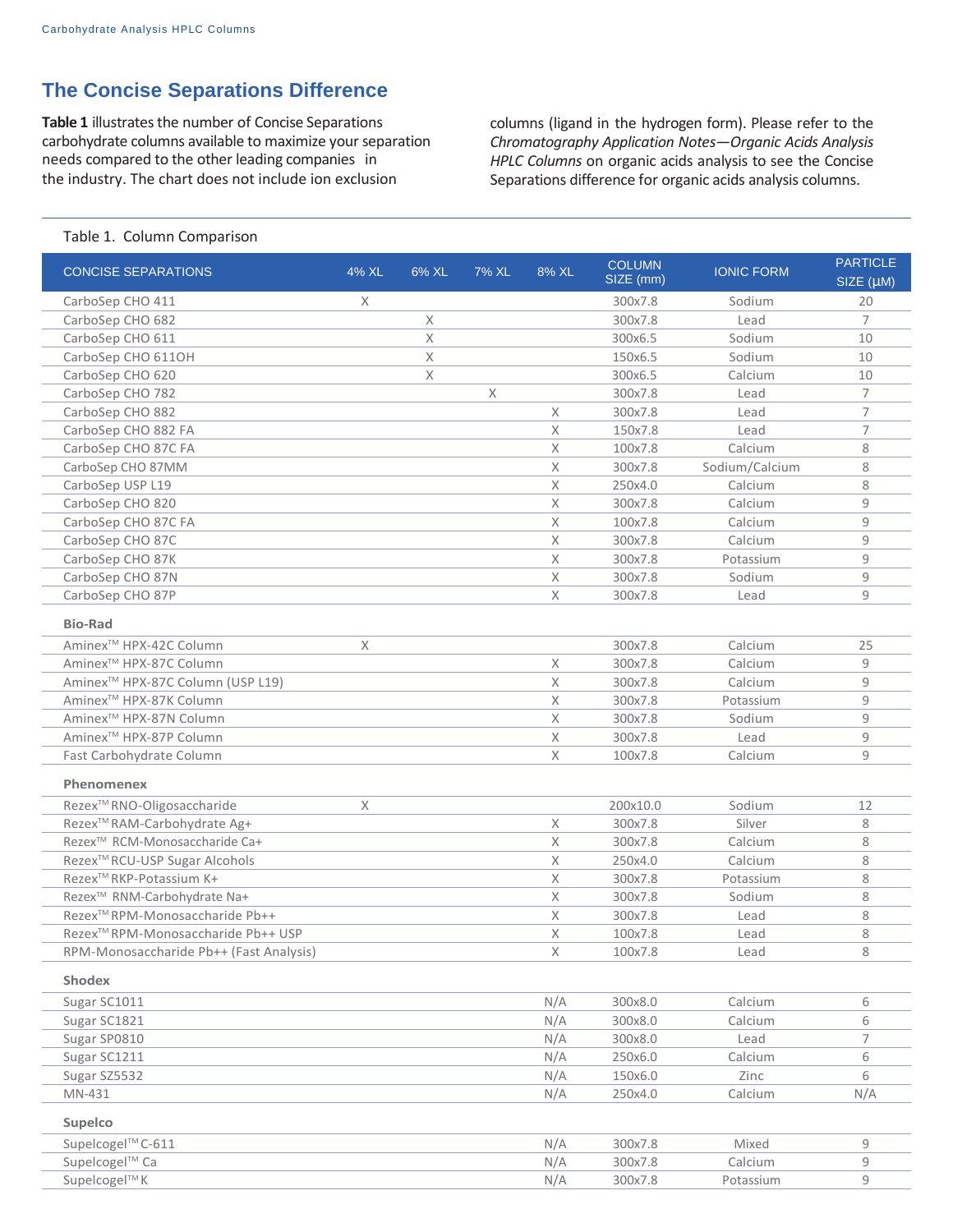## **How to Choose a Column for Your Sample**

In choosing the best column for your application, there are several factors to consider:

- Resolution of peaks of interest
- Analysis time
- Selectivity (elution order of peaks)
- Durability

By combining polymer cross-linkage, particle size and metal ligand in a variety of column formats, Concise Separations offers more column choices to maximize your separation needs.

## **Resolution and Cross-linkage Effect**

The lower the cross-linkage, the larger the pore size. For samples containing larger sugar polymers, the industry standard 8% cross-linked (xl) polymer may not adequately resolve your sample.





## **Resolution and Particle Size Effect**

The separation below illustrates how using a smaller particle size (7 μM) in the **CHO 882** column can improve the separation compared to the same type of ligand exchange column, **CHO 87P** using a 9 μM particle:



## **Analysis Time and Column Size**

The analysis time is influenced by a number of factors including flow rate, temperature, column size and polymer cross-linkage. Since polymeric gels are sensitive to pressure, the higher the polymeric cross-linkage, the higher the flow rate you can use to shorten your analysis time. However, lower cross-linked polymers in general give better resolution. The easiest way to shorten analysis time for simple sugar samples is to use a smaller column.



## **Selectivity and Ligand Exchange**

The type of metal attached to the polymeric material has a dramatic effect on both selectivity and analysis time of the sample. The industry standard calcium form 8% crosslinked material adequately separates a wide array of sugars and sugar alcohols. The chromatogram below illustrates how the **CHO 87C** with the calcium form 8%xl polymer can better separate a sample compared to the CHO 620 column packedwith calciumform6%xl polymer. Please referto the Resolution and Cross-linkage Effect section that shows a superior separation when using the **CHO 620** column versus the **CHO 87C** column for another type of sample: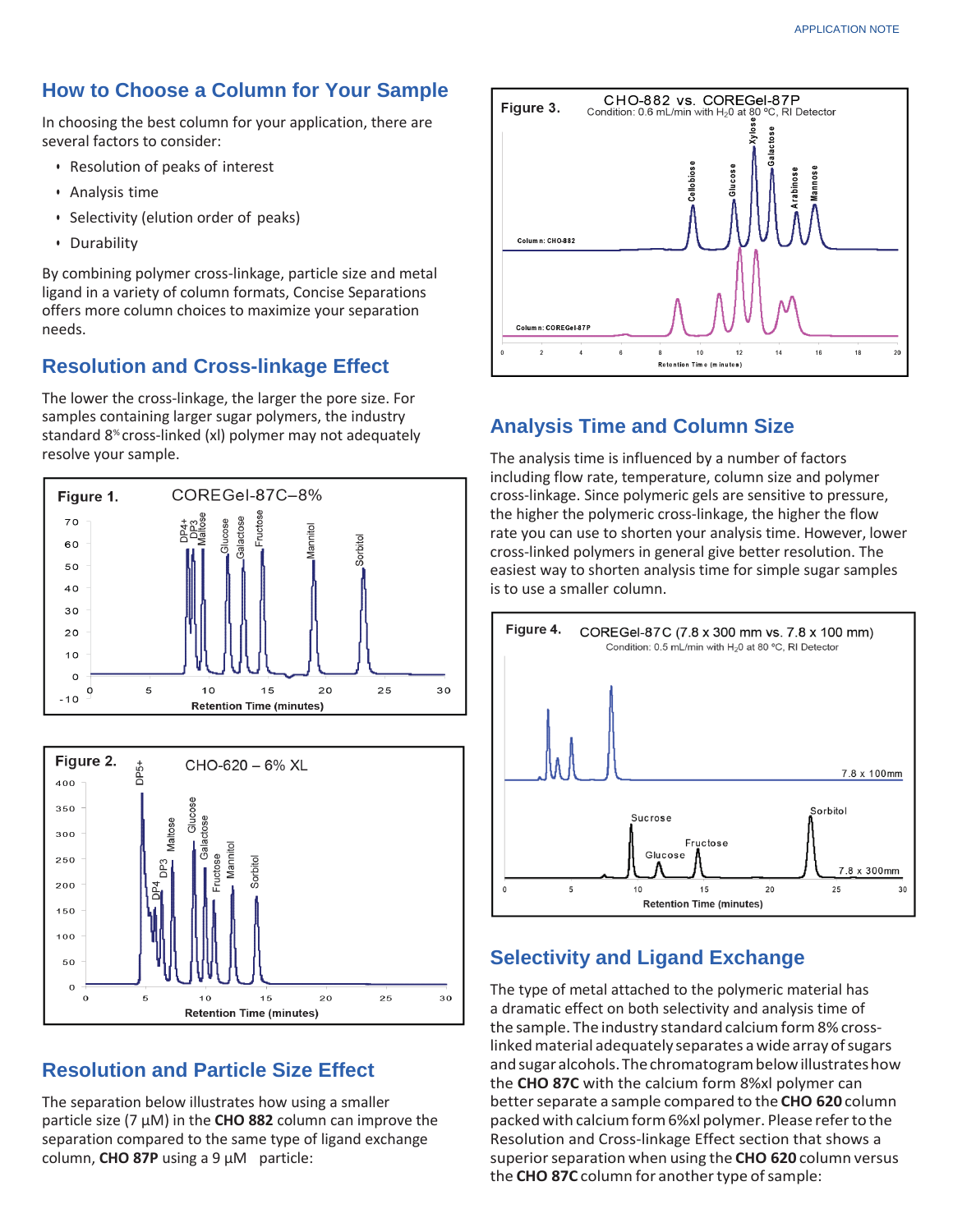

Using the same column format and polymer, but by altering the metal ligand, **Figure 7** shows how a mixed mode column packed with calcium and sodium form polymer, can greatly improve a separation compared to the industry standard calcium form 8% cross linked polymer.



#### Table 2. CARBOSep Column Comparison Chart

| <b>CONCISE SEPARATIONS</b> | <b>CROSS-</b><br><b>LINKAGE</b> | <b>IONIC</b><br><b>FORM</b> | <b>PARTICLE</b><br>SIZE (µM) | <b>KEY SAMPLES</b>                                             | <b>COMMENTS</b>                                    |
|----------------------------|---------------------------------|-----------------------------|------------------------------|----------------------------------------------------------------|----------------------------------------------------|
| CHO 411                    | 4                               | Sodium                      | 20                           | Oligosaccharides through DP11                                  | Easier to regenerate than Ag+ form                 |
|                            |                                 |                             |                              |                                                                |                                                    |
| CHO 682                    | 6                               | Lead                        | $\overline{7}$               | High resolution column, includ-<br>ing sucrose/maltose/lactose | Pressure sensitive, low flow rates                 |
| CHO 611                    | 6                               | Sodium                      | 10                           | Oligosaccharides through DP5                                   |                                                    |
| <b>CHO 6110H</b>           | 6                               | Sodium                      | 10                           | Fast analysis of simple sugars                                 | PAD detector compatible                            |
| CHO 620                    | 6                               | Calcium                     | 10                           | Versatile analysis of corn syrup,<br>sugars, sugar alcohols    |                                                    |
| <b>CHO 782</b>             | 7                               | Lead                        | 7                            | Biomass sugar analysis                                         | Flow rate limited                                  |
| <b>CHO 882</b>             | 8                               | Lead                        | 7                            | Monosaccharides and cellulose<br>products                      | Higher speed, lower resolution<br>than CHO 682     |
| <b>CHO 882 FA</b>          | 8                               | Lead                        | 7                            | Fast analysis of monosaccharides                               |                                                    |
| CHO 87C FA                 | 8                               | Calcium                     | 8                            | Fast analysis of simple sugars                                 |                                                    |
| CHO <sub>87MM</sub>        | 8                               | Sodium/<br>Calcium          | 8                            | Fast analysis of sugar alcohols                                |                                                    |
| <b>USP L19</b>             | 8                               | Calcium                     | 8                            | Mannitol and Sorbitol - USP<br>approved                        |                                                    |
| CHO 820                    | 8                               | Calcium                     | 9                            | General sugar analysis                                         | Higher efficiency version of<br><b>CHO 87C</b>     |
| <b>CHO 87C</b>             | 8                               | Calcium                     | 9                            | Industry standard for analysis of<br>general sweeteners        |                                                    |
| <b>CHO 87K</b>             | 8                               | Potassium                   | 9                            | Sugar samples such as brewing<br>wort, betaine analysis        | Use with samples containing<br>potassium           |
| <b>CHO 87N</b>             | 8                               | Sodium                      | 9                            | Molasses and other sugars high<br>salt samples                 | Easy to regenerate sodium form,<br>low selectivity |
| <b>CHO 87P</b>             | 8                               | Lead                        | 9                            | Monosaccharides and cellulose<br>products                      | Less resolution than CHO 882, high<br>flow rate    |
|                            |                                 |                             |                              |                                                                |                                                    |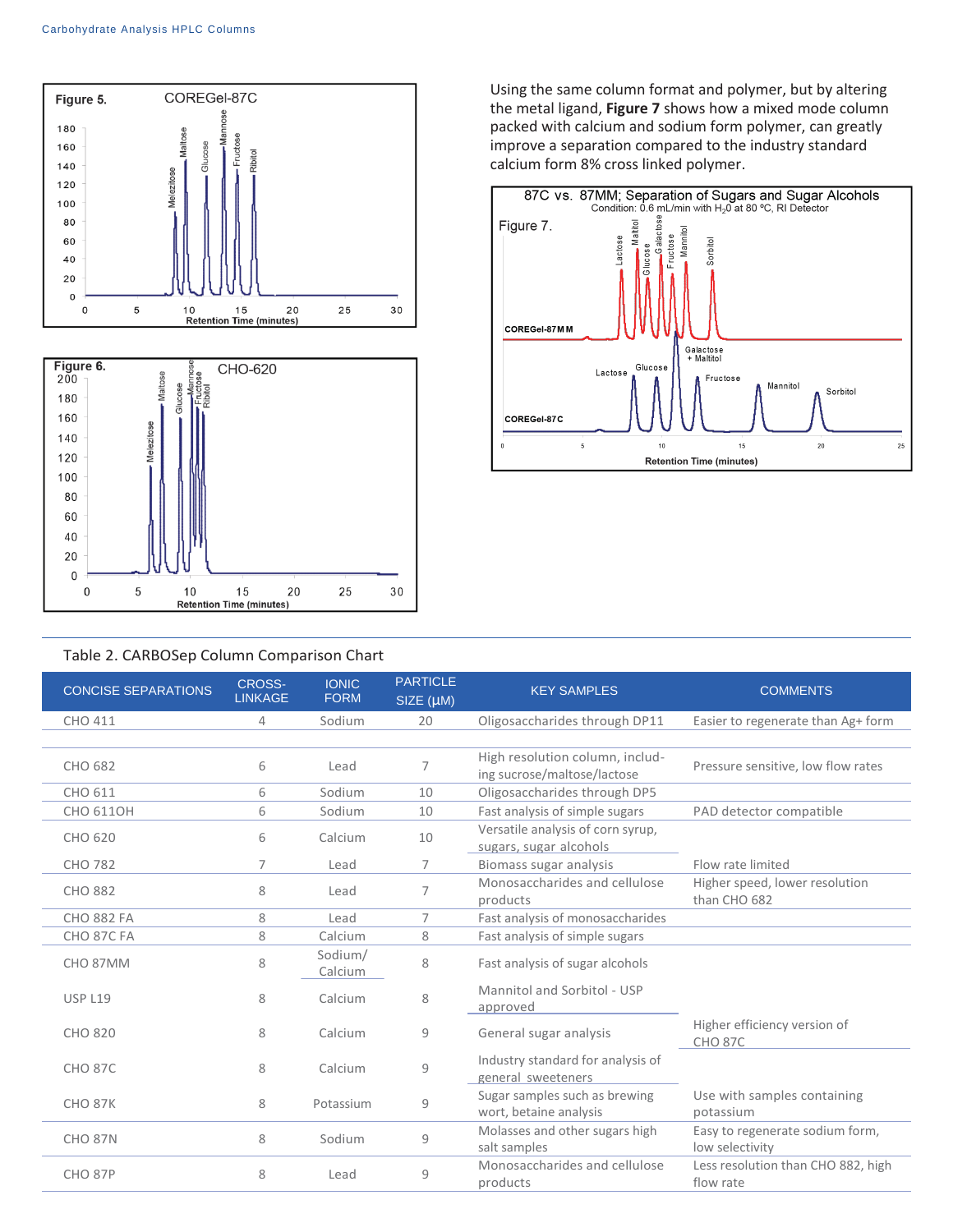## **Durability**

Since polymers are chemically stable, as long as the columns are used within the operating parameters, they last a long time. The key to long column lifetime when using polymeric gels is to keep the column at all times below the pressure maximum. Since temperature is a key component of pressure along with flow rate, it is extremely important to allow the column to reach temperature before starting the flow. The columns are also sensitive to water quality, so water purity is essential (minimum purity requirements 18MΩ). To reduce the column from being contaminated, sample preparation, as well as the use of guards and filters, extends column lifetime. In general, the higher the cross-linkage of the polymer and the larger the particle size, the greater the flow rate that can be used before reaching the maximum allowable pressure. **Table 2** is a summary of properties for Concise Separations columns to aid in the choice of column for your sample.

## **Retention Charts**

Another useful tool in choosing the best column for your sample is the use of retention charts. Compounds with at least one minute difference in retention time should be adequately separated. However, the wide variety of carbohydrates precludes developing a comprehensive chart for all compounds. Also, by using different temperatures and flow rates, the selectivity of the column can be altered to enhance the separation of the compounds. If your compound does not appear in a retention chart, or the ability of a column to separate your compounds is in question, please contact Concise Separations technical support. In addition to the retention charts, we have many chromatograms of a variety of applications showing separations using different test methods.

All columns in **Table 3** were tested using the recommended QC test conditions of flow rate and temperature.

| Table 3. Retention Table for CARBOSep Columns |  |
|-----------------------------------------------|--|
|-----------------------------------------------|--|

| <b>COMPOUND</b> | <b>CHO 620</b> | CHO <sub>87N</sub> | <b>CHO 87C &amp;</b><br><b>CHO 820</b> | <b>CHO 87P &amp;</b><br><b>CHO 882</b> | <b>CHO 682</b> | CHO 87K   |
|-----------------|----------------|--------------------|----------------------------------------|----------------------------------------|----------------|-----------|
| Nitrate         | 4.50           | 5.70               | 7.37                                   | 8.40                                   | 10.37          | 6.40      |
| Maltoheptose    | 4.66           | 5.84               | 7.35                                   | 8.52                                   | 11.81          | 6.61      |
| Maltohexose     | 4.78           | 5.94               | 7.45                                   | 8.80                                   | 13.31          | 6.74      |
| Maltotpentose   | 5.00           | 6.11               | 7.60                                   | 9.34                                   | 13.15          | 7.02      |
| Amiprylose      | <b>NA</b>      | 5.74               | 7.75                                   | 9.46                                   | $\sf NA$       | 6.42      |
| Stachyose       | 5.94           | 6.33               | 7.85                                   | 11.84                                  | 13.48          | 6.32      |
| Maltotetrose    | 5.37           | 6.42               | 7.87                                   | 9.84                                   | 14.14          | 7.02      |
| Melezitose      | 5.78           | 6.81               | 8.27                                   | 13.08                                  | 13.92          | 7.82      |
| Raffinose       | 6.56           | 6.88               | 8.31                                   | 10.22                                  | 14.47          | 7.92      |
| Maltotriose     | 6.68           | 6.98               | 8.35                                   | 10.54                                  | 15.24          | 8.16      |
| Cellobiose      | 7.36           | 7.90               | 9.01                                   | 10.98                                  | 15.65          | 9.26      |
| Trehalose       | 7.32           | 7.85               | 9.14                                   | 11.20                                  | 16.05          | 9.02      |
| Sucrose         | 7.48           | 7.99               | 9.18                                   | 11.10                                  | 15.77          | 9.11      |
| Maltose         | 7.59           | 8.08               | 9.24                                   | 11.54                                  | 16.68          | 9.48      |
| Melibiose       | 7.67           | 8.19               | 9.43                                   | 11.74                                  | 17.70          | 9.72      |
| Lactose         | 7.84           | 8.18               | 9.51                                   | 11.84                                  | 17.44          | 9.63      |
| Lactulose       | 8.53           | 8.48               | 10.24                                  | 13.24                                  | 20.77          | 10.08     |
| Glucose         | 9.36           | 10.72              | 11.24                                  | 13.38                                  | 19.21          | 12.55     |
| Lactitol        | 9.16           | 8.45               | 12.24                                  | 19.50                                  | 33.30          | 9.34      |
| Xylose          | 10.31          | 11.77              | 12.39                                  | 14.42                                  | 20.71          | 13.69     |
| Maltitol        | 9.15           | 8.28               | 12.29                                  | 17.76                                  | 30.45          | 9.06      |
| Galactose       | 10.29          | 11.44              | 13.89                                  | 15.16                                  | 22.39          | 13.36     |
| Sorbose         | 10.22          | 11.08              | 12.93                                  | 15.24                                  | 22.45          | 12.66     |
| Mannose         | 10.51          | 11.57              | 12.83                                  | 16.76                                  | 25.57          | 13.74     |
| Rhamnose        | 10.41          | 11.08              | 12.93                                  | 15.26                                  | 22.63          | 12.83     |
| Fructose        | 11.40          | 11.61              | 13.70                                  | 16.96                                  | 25.91          | 13.31     |
| Fucose          | 11.33          | 12.34              | 13.89                                  | 16.44                                  | 24.23          | 14.39     |
| Arabinose       | 11.63          | 12.64              | 14.00                                  | 16.32                                  | 24.02          | 14.72     |
| Myo-inositol    | 11.83          | 12.48              | 14.34                                  | 20.06                                  | 35.65          | 14.08     |
| Digitoxose      | <b>NA</b>      | 12.41              | 14.27                                  | <b>NA</b>                              | 21.02          | <b>NA</b> |
| Ribitol         | 11.95          | 11.26              | 15.62                                  | 20.44                                  | 30.79          | 11.84     |
| Tagatose        | <b>NA</b>      | 11.86              | 16.53                                  | NA                                     | <b>NA</b>      | <b>NA</b> |
| Mannitol        | 12.76          | 10.81              | 17.89                                  | 24.98                                  | 40.10          | 11.42     |
| Arabitol        | 13.23          | 11.64              | 18.43                                  | 25.24                                  | 39.89          | 12.10     |
| Xylitol         | 14.61          | 12.16              | 22.00                                  | 31.10                                  | 51.22          | 12.64     |
| Galactitol      | 14.41          | 11.15              | 20.53                                  | 31.60                                  | 52.50          | 11.61     |
| Sorbitol        | 14.91          | 11.32              | 21.41                                  | 33.40                                  | 56.63          | 11.86     |
| Ribose          | 16.46          | 11.52              | 21.99                                  | 28.59                                  | 55.00          | 14.16     |
|                 |                |                    |                                        |                                        |                |           |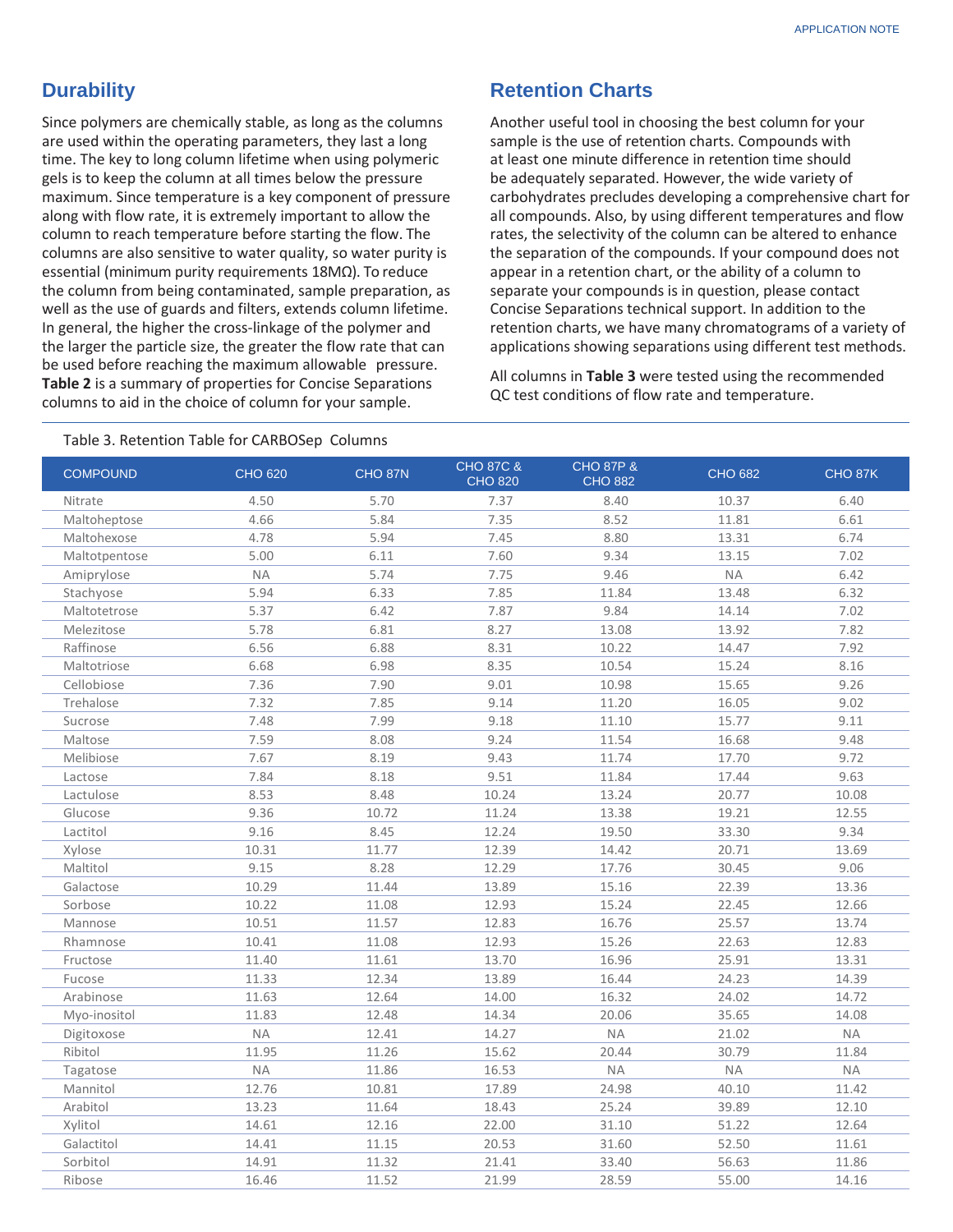## **New CARBOSep Column Applications**

#### **Biomass Analysis**

One of the most important emerging areas of research is the development of alternative fuels. In response to the need for increased resolution and speed of analysis of key carbohydrate compounds generated during ethanol production, Concise Separations developed the CHO 782 column. The CHO 782 column rapidly separates key carbohydrates such as arabinose and mannose without loss of resolution.



#### **Sugar Alcohols Analysis**

Many sugar alcohols need a strong ligand exchange metal such as lead to separate properly. The sugar alcohols are strongly retained and separated, however the strong affinity for the lead metal can result in long analysis times. The CHO 882 column combines the mechanical strength of a higher cross-linked material, with the high efficiency of a smaller particle size, to separate a sugar alcohol sample effectively and rapidly.



## **Tips on Maintaining the Performance of CARBOSep Columns**

The most important fact to remember when using CARBOSep columns is that the polystyrene divinylbenzene copolymer is a low cross-linked material. This polymeric packing has a limited resistance to flow rate and pressure, and will irreversibly compact and overpressure at a certain level. Unlike polymers, silica based materials are not flow rate sensitive and the relation between pressure and flow rate remains relatively constant. Therefore, the CARBOSep columns should be carefully monitored for pressure, and should be operated within the recommended flow rates and pressure specifications.

- Use column ovens to serve the dual purpose of increasing column efficiency and lowering column back pressure.
- Set the pressure shut off for the analytical test system at or slightly below the recommended pressure maximum for the column to prevent irreversible damage to the column.
- When installing, allow the column to warm up in the column oven for 15 minutes, and then start the flow rate below your target flow rate. After 15 minutes, increase the flow rate to the target flow rate and confirm that the column is operating at the expected back pressure.
- To increase the lifetime of your analytical column, we recommend the proper use of guard columns or cartridges. How frequently you change your guard column depends on pretreatment or purity of the sample.
- Filter and remove potentially harmful organics from the samples to decrease the need to change guard columns. Carefully monitor the guard columns for pressure increase and the chromatograms for changes in retention and efficiency to determine the approximate useful lifetime of the guard columns.